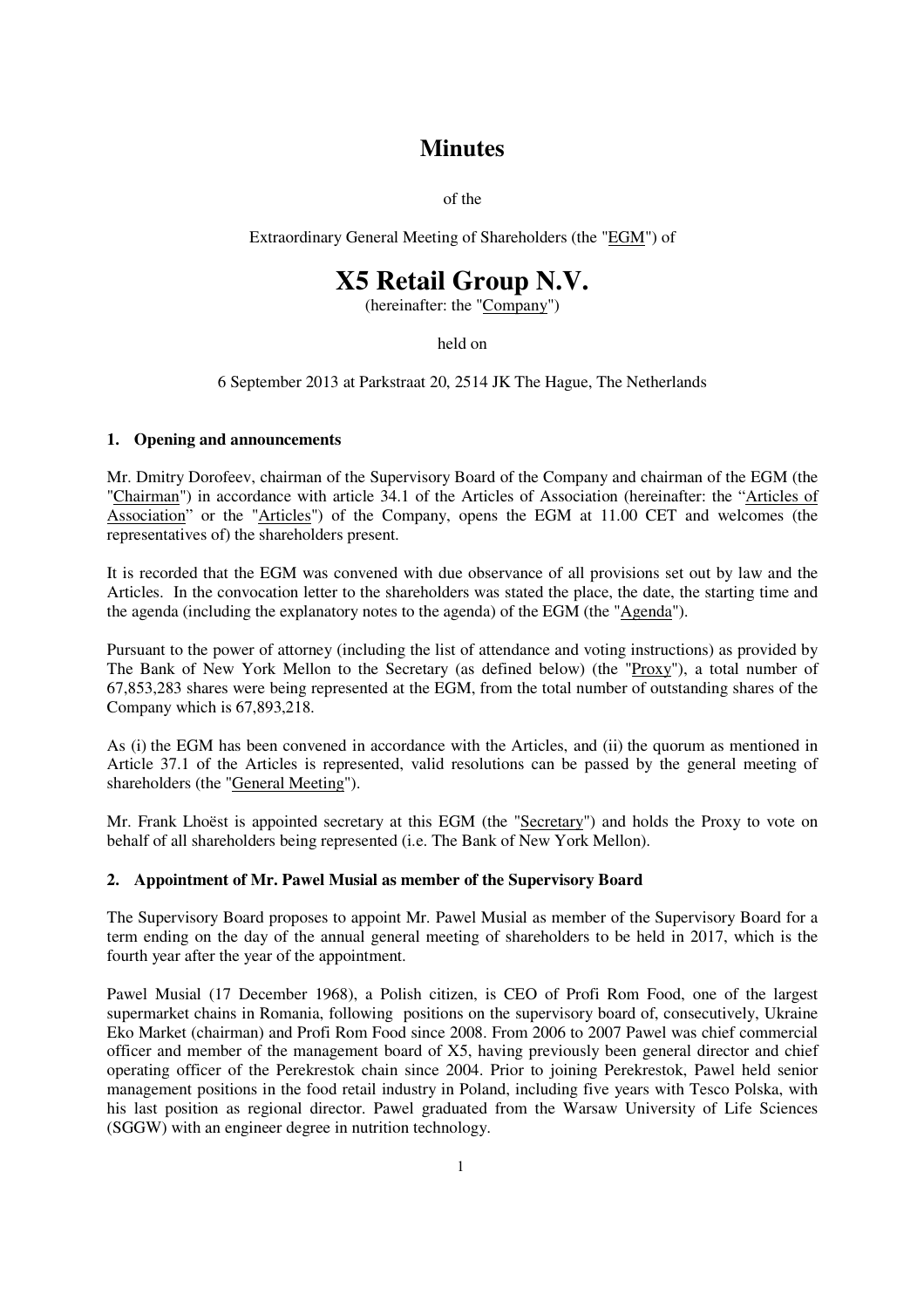The Secretary states that 67,735,329 votes are in favour of this proposal, 20,454 votes are against and 97,500 votes abstained, so the General Meeting appoints Mr. Pawel Musial as member of the Supervisory Board of the Company for a four year term ending on the day of the annual general meeting of shareholders to be held in 2017.

### **3. Supervisory Board Remuneration**

#### **3A. Adjustment of remuneration principles**

With respect to the remuneration principles for the Supervisory Board, as determined by the General Meeting of Shareholders and recently adjusted on 19 July 2013, it is proposed to align the remuneration of Supervisory Board members chairing a committee, and therefore to further adjust the remuneration principles as follows (gross per annum):

- Supervisory Board membership:  $\epsilon$  100,000
- Committee Chairman:  $\epsilon$  200,000 (including remuneration for membership)
- Chairman of the Supervisory Board:  $\epsilon$  250,000 (including remuneration for membership)

Whereby:

- any non-independent member of the Supervisory Board who is affiliated with, engaged or employed by, either directly or indirectly, a legal entity or person, including through an affiliated entity (other than the Company and its downstream affiliates), that holds at least thirty per cent of the voting rights in the Company, shall waive his/her remuneration entitlement for acting as a member of the Supervisory Board, and;
- independent members of the Supervisory Board are entitled to participate in the Company's Restricted Stock Unit Plan, as X5 believes it is necessary to allow members of the Supervisory Board to align their interests with those of shareholders and strengthen their commitment and confidence in the future of the Company.

Based on these principles the following remuneration schedule is proposed for the current and nominated members of the Supervisory Board, effective as per 1 September 2013 (gross per annum, in Euro):

| <b>Name</b>            | <b>Position</b>                                          | <b>Remuneration</b> |
|------------------------|----------------------------------------------------------|---------------------|
| <b>Dmitry Dorofeev</b> | Chairman                                                 |                     |
| Mikhail Fridman        | Member                                                   |                     |
| David Gould            | Chairman of the Audit Committee                          |                     |
| Alexander Tynkovan     | Chairman of the Related Party Committee                  | 200,000             |
| Christian Couvreux     | Chairman of the Strategy Committee                       | 200,000             |
| Alexander Malis        | Member                                                   | 100,000             |
| Igor Shekhterman       | Chairman of the Nomination and Remuneration<br>Committee | 200,000             |
| Pawel Musial           | Member                                                   | 100,000             |

The Chairman puts this proposal into discussion and concludes that 67,428,352 votes have been issued in favour, 327,431 votes are against and 97,500 votes abstained, so the proposal is adopted.